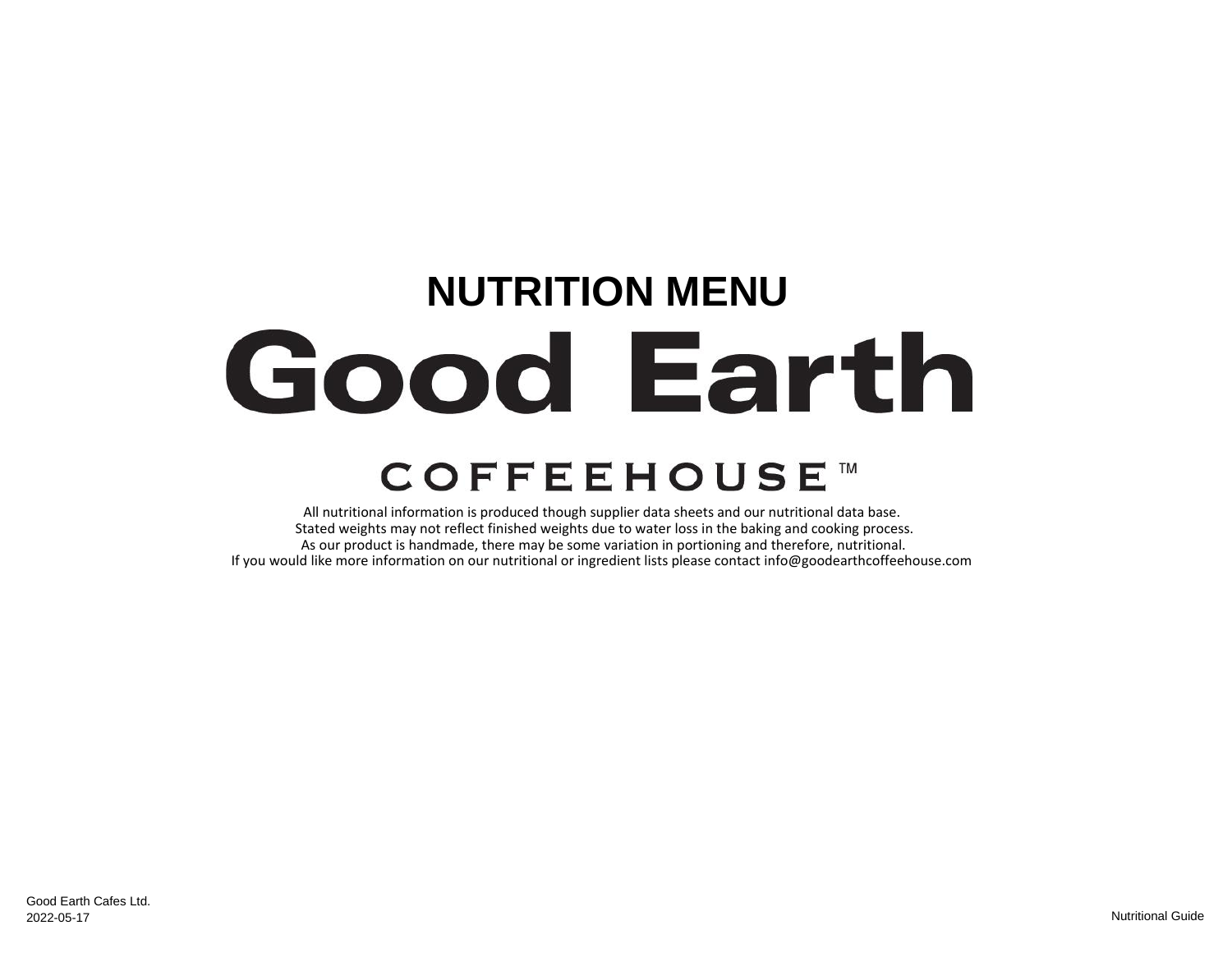| <b>Good Earth</b>                                                                                                                                                                                                                                                                   |                | $\left  r_{0tq} \right\rangle_{Cqlo_{rl\hat{e}s}(\kappa_{Gq})}$ |                | $\widehat{\mathcal{Q}}$ |                                  |                  |             |                  |                   |                |                |                               |                 |               |                               |
|-------------------------------------------------------------------------------------------------------------------------------------------------------------------------------------------------------------------------------------------------------------------------------------|----------------|-----------------------------------------------------------------|----------------|-------------------------|----------------------------------|------------------|-------------|------------------|-------------------|----------------|----------------|-------------------------------|-----------------|---------------|-------------------------------|
| <b>COFFEEHOUSE™</b>                                                                                                                                                                                                                                                                 | Serving Size   |                                                                 | Total Fat (g)  | Saturated Fat (         | $ r_{\mathsf{cans\,fats}}_{(g)}$ | Cholesterol (mg) | Sodium (mg) | Carbohydrate (g) | Dietary fibre (g) | Sugars (g)     | Protein (g)    | Vitamin A (%D <sub>V)</sub>   | Vitamin C (%DV) | Calcium (%DV) | Iron <sub>(%DV)</sub>         |
| <b>HOT BEVERAGES</b>                                                                                                                                                                                                                                                                |                |                                                                 |                |                         |                                  |                  |             |                  |                   |                |                |                               |                 |               |                               |
|                                                                                                                                                                                                                                                                                     |                |                                                                 | $\Omega$       | $\Omega$                | $\Omega$                         | $\Omega$         |             | $\Omega$         | $\Omega$          | $\Omega$       | $\Omega$       |                               | $\Omega$        | $\Omega$      |                               |
| Americano - Extra Large                                                                                                                                                                                                                                                             | 565ml<br>455ml | $\Omega$<br>$\mathbf 0$                                         | $\mathbf 0$    | $\mathbf 0$             | $\mathbf 0$                      | $\mathbf 0$      | 20<br>15    | $\Omega$         | $\mathbf 0$       | $\mathbf 0$    | $\mathbf 0$    | $\overline{0}$<br>$\mathbf 0$ | $\mathbf 0$     | $\mathbf 0$   | $\overline{0}$<br>$\mathbf 0$ |
| Americano - Large<br>Americano - Medium                                                                                                                                                                                                                                             | 340ml          | $\Omega$                                                        | $\mathbf 0$    | $\mathbf 0$             | $\Omega$                         | $\mathbf{0}$     | 10          | $\Omega$         | $\mathbf{0}$      | $\Omega$       | $\mathbf 0$    | $\mathbf 0$                   | $\Omega$        | $\Omega$      | $\mathbf{0}$                  |
| Americano - Small                                                                                                                                                                                                                                                                   | 255ml          | 0                                                               | $\mathbf 0$    | $\mathbf 0$             | $\mathbf 0$                      | $\mathbf 0$      | 10          | $\Omega$         | $\mathbf 0$       | $\mathbf 0$    | $\mathbf 0$    | $\mathbf 0$                   | $\mathbf 0$     | $\mathbf 0$   | 0                             |
| <b>Brewed Coffee - Large</b>                                                                                                                                                                                                                                                        | 454ml          | $\mathbf{0}$                                                    | $\mathbf{0}$   | $\mathbf{0}$            | $\mathbf{0}$                     | $\mathbf{0}$     | 10          | $\mathbf{0}$     | $\mathbf{0}$      | $\mathbf{0}$   | $\mathbf{1}$   | $\overline{0}$                | $\mathbf{0}$    | $\mathbf{0}$  | $\overline{0}$                |
| <b>Brewed Coffee - Medium</b>                                                                                                                                                                                                                                                       | 340ml          | 0                                                               | $\mathbf 0$    | $\mathbf 0$             | $\Omega$                         | 0                | 5           | 0                | $\mathbf 0$       | 0              | $\pmb{0}$      | 0                             | 0               | $\mathbf 0$   | 0                             |
| <b>Brewed Coffee - Small</b>                                                                                                                                                                                                                                                        | 255ml          | $\mathbf{0}$                                                    | $\mathbf{0}$   | $\mathbf{0}$            | $\Omega$                         | $\mathbf{0}$     | 5           | $\mathbf{0}$     | $\overline{0}$    | $\mathbf{0}$   | $\mathbf{0}$   | $\mathbf 0$                   | $\mathbf{0}$    | $\mathbf{0}$  | $\overline{0}$                |
| <b>Brewed Black Tea - Extra Large</b>                                                                                                                                                                                                                                               | 565ml          | 5                                                               | $\Omega$       | $\Omega$                | $\Omega$                         | 0                | 15          | $\overline{2}$   | $\Omega$          | $\Omega$       | $\mathbf 0$    | 0                             | $\Omega$        | $\Omega$      | 0                             |
| Brewed Black Tea - Large                                                                                                                                                                                                                                                            | 455ml          | $\Omega$                                                        | $\mathbf{0}$   | $\mathbf{0}$            | $\Omega$                         | $\mathbf{0}$     | 10          | 1                | $\mathbf{0}$      | $\mathbf{0}$   | $\Omega$       | $\mathbf{0}$                  | $\mathbf{0}$    | $\Omega$      | $\overline{0}$                |
| <b>Brewed Black Tea - Medium</b>                                                                                                                                                                                                                                                    | 340ml          | 0                                                               | $\mathbf 0$    | $\mathbf 0$             | $\mathbf 0$                      | $\mathbf 0$      | 10          | $\mathbf{1}$     | $\mathbf 0$       | $\mathbf 0$    | $\mathbf 0$    | $\mathbf 0$                   | $\mathbf 0$     | $\mathbf 0$   | 0                             |
| <b>Brewed Black Tea - Small</b>                                                                                                                                                                                                                                                     | 255ml          | $\mathbf{0}$                                                    | $\mathbf{0}$   | $\mathbf{0}$            | $\mathbf{0}$                     | $\mathbf{0}$     | 5           | $\overline{1}$   | $\mathbf{0}$      | $\mathbf{0}$   | $\mathbf{0}$   | $\mathbf{0}$                  | $\mathbf{0}$    | $\mathbf{0}$  | $\overline{0}$                |
| <b>Flat White</b>                                                                                                                                                                                                                                                                   | 255ml          | 70                                                              | 3              | 2                       | $\Omega$                         | 10               | 65          | $\overline{7}$   | $\mathbf 0$       | $\overline{7}$ | 5              | 8                             | $\Omega$        | 15            | 0                             |
| Caffe Latte - Extra Large                                                                                                                                                                                                                                                           | 565ml          | 240                                                             | 9              | 6                       | $\mathbf{0}$                     | 40               | 210         | 22               | $\mathbf{0}$      | 24             | 16             | 25                            | $\overline{2}$  | 50            | $\overline{2}$                |
| Caffe Latte - Large                                                                                                                                                                                                                                                                 | 455ml          | 200                                                             | 8              | 5                       | $\Omega$                         | 30               | 170         | 18               | $\Omega$          | 20             | 13             | 20                            | 2               | 40            | 2                             |
| Caffe Latte - Medium                                                                                                                                                                                                                                                                | 340ml          | 140                                                             | 6              | 3.5                     | $\mathbf{0}$                     | 25               | 125         | 13               | $\mathbf{0}$      | 14             | 9              | 15                            | 2               | 30            | $\overline{2}$                |
| Caffe Latte, Flavoured (vanilla) - Extra Large                                                                                                                                                                                                                                      | 565ml          | 290                                                             | 6              | 4                       | $\mathbf 0$                      | 25               | 130         | 50               | $\mathbf 0$       | 50             | 10             | 11                            | $\mathbf{1}$    | 35            | $\mathbf{1}$                  |
| Caffe Latte, Flavoured (vanilla) - Large                                                                                                                                                                                                                                            | 455ml          | 230                                                             | 5              | 3                       | $\mathbf{0}$                     | 20               | 105         | 38               | $\overline{0}$    | 38             | 8              | 9                             | $\mathbf{1}$    | 28            | $\mathbf{1}$                  |
| Caffe Latte, Flavoured (vanilla) - Medium                                                                                                                                                                                                                                           | 340ml          | 160                                                             | $\overline{4}$ | 2                       | $\Omega$                         | 15               | 80          | 27               | $\mathbf 0$       | 27             | 6              | $\overline{7}$                | $\mathbf{1}$    | 22            | $\mathbf{1}$                  |
| Caffe Mocha - Extra Large                                                                                                                                                                                                                                                           | 565ml          | 460                                                             | 8              | 5                       | $\Omega$                         | 35               | 280         | 79               | 3                 | 78             | 16             | 20                            | 2               | 45            | 20                            |
| Caffe Mocha - Large                                                                                                                                                                                                                                                                 | 455ml          | 370                                                             | $\overline{7}$ | 4.5                     | $\mathbf 0$                      | 25               | 230         | 64               | $\overline{2}$    | 63             | 13             | 20                            | 2               | 35            | 15                            |
| Caffe Mocha - Medium                                                                                                                                                                                                                                                                | 340ml          | 260                                                             | 5              | 3                       | $\mathbf{0}$                     | 20               | 160         | 44               | $\mathbf{1}$      | 43             | 10             | 15                            | 2               | 25            | 10                            |
| Cappuccino - Extra Large                                                                                                                                                                                                                                                            | 565ml          | 170                                                             | $\mathbf{1}$   | 0.5                     | $\mathbf 0$                      | 10               | 260         | 23               | $\mathbf 0$       | 24             | 16             | $\mathbf 0$                   | 8               | 50            | $\overline{2}$                |
| Cappuccino - Large                                                                                                                                                                                                                                                                  | 455ml          | 130                                                             | $\mathbf{1}$   | 0.5                     | $\Omega$                         | $5\phantom{.0}$  | 200         | 18               | $\mathbf 0$       | 19             | 13             | $\mathbf 0$                   | 6               | 40            | $\overline{2}$                |
| Cappuccino - Medium                                                                                                                                                                                                                                                                 | 340ml          | 100                                                             | 0.5            | 0.4                     | $\Omega$                         | 5                | 160         | 14               | $\Omega$          | 15             | 10             | 0                             | 6               | 35            | $\overline{2}$                |
| <b>Cappuccino - Small</b>                                                                                                                                                                                                                                                           | 255ml          | 80                                                              | 0.5            | 0.3                     | $\mathbf{0}$                     | 5                | 120         | 10               | $\mathbf{0}$      | 11             | $\overline{7}$ | $\overline{0}$                | $\overline{4}$  | 25            | $\overline{0}$                |
| Chai Latte - Extra Large                                                                                                                                                                                                                                                            | 565ml          | 210                                                             | $\overline{7}$ | $\overline{4}$          | $\Omega$                         | 30               | 140         | 25               | $\mathbf 0$       | 25             | 11             | 13                            | $\mathbf{1}$    | 40            | $\mathbf{1}$                  |
| Chai Latte - Large                                                                                                                                                                                                                                                                  | 455ml          | 160                                                             | 5              | 3                       | $\mathbf{0}$                     | 20               | 105         | 19               | $\overline{0}$    | 19             | 8              | 10                            | $\mathbf{1}$    | 30            | $\overline{0}$                |
| Chai Latte - Medium                                                                                                                                                                                                                                                                 | 340ml          | 120                                                             | $\overline{4}$ | 2                       | $\Omega$                         | 15               | 80          | 15               | $\mathbf 0$       | 15             | $\overline{7}$ | 8                             | $\mathbf{1}$    | 23            | 0                             |
| Earl Grey Latte - Extra Large                                                                                                                                                                                                                                                       | 565ml          | 280                                                             | 5              | 3                       | $\Omega$                         | 20               | 110         | 51               | $\mathbf{0}$      | 51             | 8              | 15                            | $\mathbf{0}$    | 25            | $\overline{0}$                |
| Earl Grey Latte - Large                                                                                                                                                                                                                                                             | 455ml          | 210                                                             | $\overline{4}$ | 2.5                     | $\Omega$                         | 15               | 90          | 38               | $\mathbf 0$       | 38             | $\overline{7}$ | 10                            | $\mathbf 0$     | 20            | 0                             |
| <b>Earl Grey Latte - Medium</b>                                                                                                                                                                                                                                                     | 340ml          | 160                                                             | 3              | 2                       | $\mathbf{0}$                     | 10               | 70          | 27               | $\mathbf{0}$      | 27             | 5              | 8                             | $\mathbf{0}$    | 15            | $\overline{0}$                |
| Vanilla Rooibos Latte - Large                                                                                                                                                                                                                                                       | 455ml          | 270                                                             | $\overline{7}$ | 4.5                     | $\Omega$                         | 30               | 170         | 36               | $\mathbf 0$       | 36             | 12             | 20                            | 2               | 40            | 0                             |
| Vanilla Rooibos Latte - Medium                                                                                                                                                                                                                                                      | 340ml          | 190                                                             | 5              | 3.5                     | $\mathbf{0}$                     | 20               | 125         | 24               | $\mathbf 0$       | 25             | 9              | 15                            | $\mathbf 0$     | 30            | $\mathbf 0$                   |
| <b>Flavoured Steamer - Extra Large</b>                                                                                                                                                                                                                                              | 565ml          | 440                                                             | 10             | 6                       | $\mathbf 0$                      | 40               | 200         | 74               | $\mathbf 0$       | 76             | 16             | 25                            | 2               | 50            | $\overline{2}$                |
| <b>Flavoured Steamer - Large</b>                                                                                                                                                                                                                                                    | 455ml          | 350                                                             | 8              | 5                       | $\Omega$                         | 30               | 160         | 59               | $\mathbf{0}$      | 61             | 13             | 20                            | $\overline{2}$  | 40            | $\Omega$                      |
| Nutritional information is calculated using data provided by ingredient suppliers. Stated weights may not reflect finish weights due to water loss in baking process. All Good Earth product is produced by<br>hand and therefore, may vary slightly from stated nutritional value. |                |                                                                 |                |                         |                                  |                  |             |                  |                   |                |                |                               |                 |               |                               |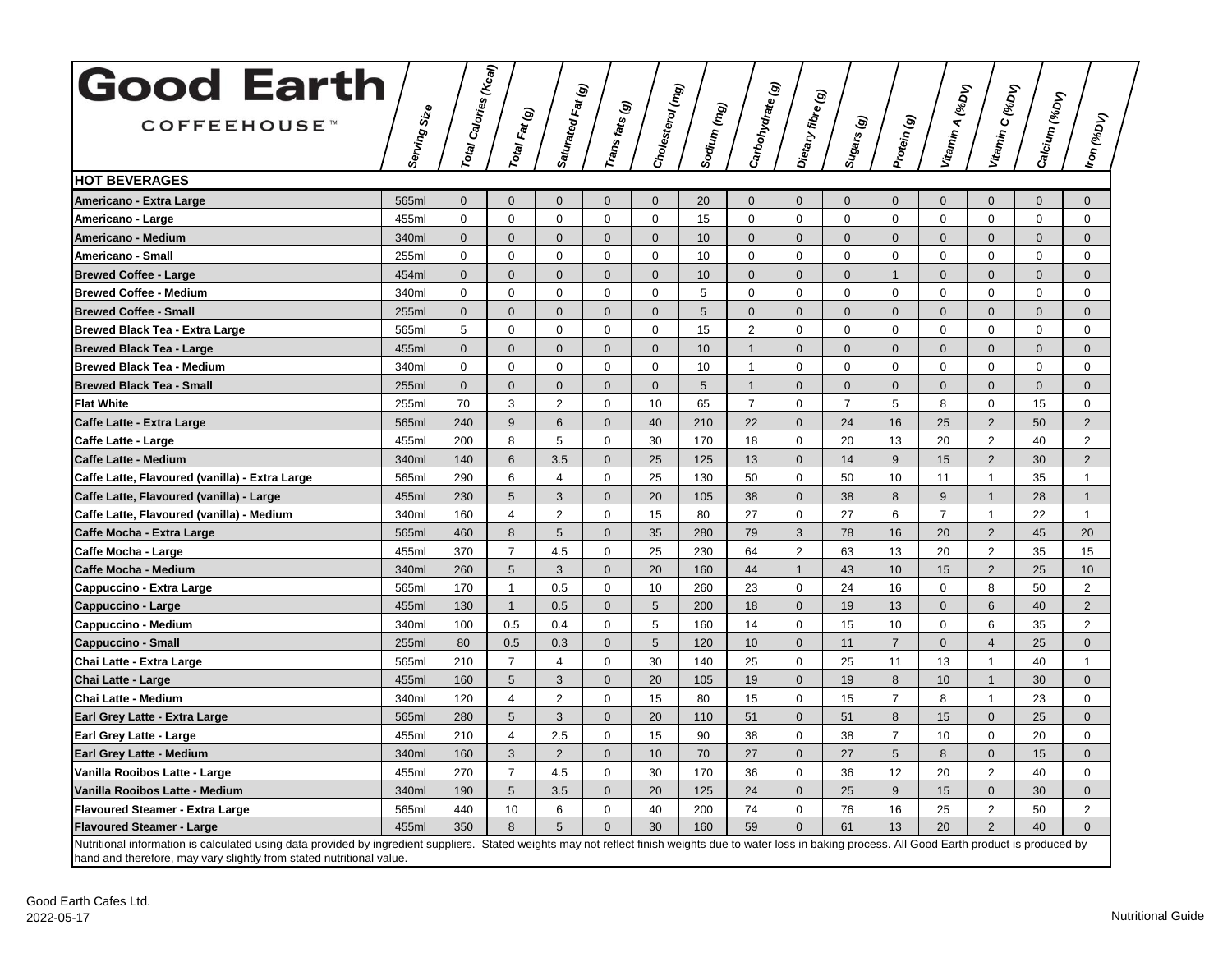| <b>Good Earth</b><br><b>COFFEEHOUSE</b>                                                                                                                                                                                                                                            | Serving Size | $\left  r_{0t a_l} \right _{\text{Ca} / \text{Ori\'es} } (\kappa_{\text{Ca}\textit{J}})$ | Total Fat (g)   | Saturated Fat (g) | $\vert r_{\rm ans \, \it fats} \vert_{\rm (g)}$ | Cholesterol (mg) | Sodium (mg) | ම<br> Carbohydrate <i>(</i> | Dietary fibre (g) | Sugars (g)   | Protein (g)    | Vitamin A (%D <sub>V)</sub> | Vitamin C (%DV) | Calcium (%DV)  | Iron <sub>(%DV)</sub> |
|------------------------------------------------------------------------------------------------------------------------------------------------------------------------------------------------------------------------------------------------------------------------------------|--------------|------------------------------------------------------------------------------------------|-----------------|-------------------|-------------------------------------------------|------------------|-------------|-----------------------------|-------------------|--------------|----------------|-----------------------------|-----------------|----------------|-----------------------|
|                                                                                                                                                                                                                                                                                    |              |                                                                                          |                 |                   |                                                 |                  |             |                             |                   |              |                |                             |                 |                |                       |
| <b>Flavoured Steamer - Medium</b>                                                                                                                                                                                                                                                  | 340ml        | 250                                                                                      | $6\overline{6}$ | 3.5               | $\mathbf{0}$                                    | 25               | 120         | 41                          | $\mathbf{0}$      | 42           | 10             | 15                          | $\mathbf{0}$    | 30             | $\overline{0}$        |
| <b>Flavoured Steamer - Kids</b>                                                                                                                                                                                                                                                    | 255ml        | 180                                                                                      | 4.5             | 3                 | $\Omega$                                        | 20               | 95          | 29                          | $\mathbf 0$       | 29           | $\overline{7}$ | 15                          | $\Omega$        | 25             | 0                     |
| Green Tea Latte - Extra Large                                                                                                                                                                                                                                                      | 565ml        | 190                                                                                      | $\overline{7}$  | $\overline{4}$    | $\Omega$                                        | 30               | 145         | 19                          | $\overline{2}$    | 18           | 13             | 13                          | 6               | 44             | 5                     |
| Green Tea Latte - Large                                                                                                                                                                                                                                                            | 455ml        | 155                                                                                      | 6               | 4                 | $\Omega$                                        | 25               | 115         | 15                          | $\overline{2}$    | 14           | 11             | 11                          | 5               | 35             | 4                     |
| Green Tea Latte - Medium                                                                                                                                                                                                                                                           | 340ml        | 115                                                                                      | $\overline{4}$  | 3                 | $\Omega$                                        | 15               | 90          | 11                          | $\mathbf{1}$      | 11           | 8              | 8                           | $\overline{4}$  | 26             | 3                     |
| <b>Hot Chocolate - Extra Large</b>                                                                                                                                                                                                                                                 | 565ml        | 530                                                                                      | 10              | 6                 | $\Omega$                                        | 40               | 310         | 91                          | 3                 | 90           | 19             | 25                          | 2               | 50             | 25                    |
| <b>Hot Chocolate - Large</b>                                                                                                                                                                                                                                                       | 455ml        | 420                                                                                      | 8               | 5                 | $\Omega$                                        | 30               | 250         | 73                          | $\overline{2}$    | 72           | 15             | 20                          | 2               | 40             | 20                    |
| <b>Hot Chocolate - Medium</b>                                                                                                                                                                                                                                                      | 340ml        | 300                                                                                      | 6               | 3.5               | $\Omega$                                        | 25               | 180         | 50                          | $\overline{2}$    | 50           | 11             | 15                          | $\Omega$        | 30             | 10                    |
| <b>Hot Chocolate - Kids</b>                                                                                                                                                                                                                                                        | 255ml        | 210                                                                                      | 4.5             | 3                 | $\mathbf{0}$                                    | 20               | 135         | 35                          | $\mathbf{1}$      | 34           | 8              | 15                          | $\mathbf{0}$    | 25             | 8                     |
| Beetroot Latte - Extra Large                                                                                                                                                                                                                                                       | 565ml        | 220                                                                                      | $\overline{7}$  | 4.5               | $\Omega$                                        | 30               | 150         | 26                          | $\mathbf{1}$      | 24           | 13             | 20                          | 2               | 40             | 0                     |
| <b>Beetroot Latte - Large</b>                                                                                                                                                                                                                                                      | 455ml        | 180                                                                                      | 6               | 3.5               | $\Omega$                                        | 25               | 120         | 21                          | $\mathbf{1}$      | 20           | 10             | 15                          | $\Omega$        | 30             | $\mathbf{0}$          |
| <b>Beetroot Latte - Medium</b>                                                                                                                                                                                                                                                     | 340ml        | 140                                                                                      | 4.5             | 3                 | $\Omega$                                        | 20               | 95          | 17                          | $\mathbf{1}$      | 16           | 8              | 15                          | $\mathbf 0$     | 25             | 0                     |
| <b>Turmeric Latte - Extra Large</b>                                                                                                                                                                                                                                                | 565ml        | 220                                                                                      | $\overline{7}$  | 4.5               | $\Omega$                                        | 30               | 150         | 27                          | $\mathbf{1}$      | 23           | 12             | 20                          | 2               | 40             | $\overline{0}$        |
| <b>Turmeric Latte - Large</b>                                                                                                                                                                                                                                                      | 455ml        | 180                                                                                      | 6               | 3.5               | $\mathbf 0$                                     | 25               | 120         | 22                          | $\mathbf{1}$      | 18           | 10             | 15                          | $\mathbf 0$     | 30             | 0                     |
| <b>Turmeric Latte - Medium</b>                                                                                                                                                                                                                                                     | 340ml        | 140                                                                                      | 5               | 3                 | $\Omega$                                        | 20               | 95          | 17                          | $\mathbf{1}$      | 15           | 8              | 15                          | $\Omega$        | 25             | $\Omega$              |
| <b>Caffe Misto</b>                                                                                                                                                                                                                                                                 | 255-455ml    | 20                                                                                       | 0               | $\Omega$          | $\Omega$                                        | $\mathbf 0$      | 35          | 3                           | $\mathbf 0$       | 3            | $\overline{2}$ | 0                           | 2               | 6              | 0                     |
| <b>Rooibos Caffe Misto</b>                                                                                                                                                                                                                                                         | 255-455m     | 100                                                                                      | 0.3             | 0.2               | $\mathbf{0}$                                    | $5\overline{)}$  | 140         | 11                          | $\mathbf{0}$      | 10           | $\overline{7}$ | $\mathbf 0$                 | $\overline{4}$  | 20             | $\mathbf{0}$          |
| <b>Tea Misto</b>                                                                                                                                                                                                                                                                   | 255-455ml    | 25                                                                                       | $\Omega$        | $\Omega$          | $\Omega$                                        | $\Omega$         | 40          | $\overline{4}$              | $\Omega$          | 3            | 2              | 0                           | $\Omega$        | 6              | $\Omega$              |
| Caffe Macchiato                                                                                                                                                                                                                                                                    | 110ml        | 35                                                                                       | 1.5             | $\overline{1}$    | $\Omega$                                        | 5                | 45          | $\overline{4}$              | $\Omega$          | 3            | 3              | $\overline{0}$              | 2               | 8              | $\Omega$              |
| <b>Caffe Con Panna</b>                                                                                                                                                                                                                                                             | 110ml        | 100                                                                                      | 11              | $\overline{7}$    | $\Omega$                                        | 40               | 25          | $\overline{\mathbf{1}}$     | $\mathbf 0$       | 0            | $\mathbf 1$    | 10                          | $\mathbf 0$     | $\overline{2}$ | 0                     |
| <b>Flavour Shot - Beverages</b>                                                                                                                                                                                                                                                    | 29ml         | 70                                                                                       | $\mathbf 0$     | $\mathbf 0$       | $\Omega$                                        | $\mathbf{0}$     | $\mathbf 0$ | 18                          | $\mathbf{0}$      | 18           | $\mathbf 0$    | $\mathbf{0}$                | $\mathbf{0}$    | $\overline{0}$ | $\mathbf{0}$          |
| <b>Whipping Cream</b>                                                                                                                                                                                                                                                              | 25ml         | 90                                                                                       | 8               | $\overline{7}$    | $\Omega$                                        | 35               | 10          | $\Omega$                    | $\mathbf 0$       | $\mathbf 0$  | $\Omega$       | $\mathbf 0$                 | $\Omega$        | $\overline{4}$ | 0                     |
| <b>ICED BEVERAGES</b>                                                                                                                                                                                                                                                              |              |                                                                                          |                 |                   |                                                 |                  |             |                             |                   |              |                |                             |                 |                |                       |
| Iced Caffe Latte - Large                                                                                                                                                                                                                                                           | 565ml        | 130                                                                                      | $5\phantom{1}$  | 3.5               | $\mathbf{0}$                                    | 20               | 120         | 12                          | $\mathbf{0}$      | 13           | 9              | 15                          | 2               | 30             | $\mathbf{0}$          |
| Iced Caffe Latte - Medium                                                                                                                                                                                                                                                          | 398ml        | 80                                                                                       | 3.5             | $\overline{2}$    | $\Omega$                                        | 15               | 75          | 8                           | 0                 | 8            | 5              | 10                          | 0               | 20             | 0                     |
| Iced Caffe Mocha - Large                                                                                                                                                                                                                                                           | 565ml        | 210                                                                                      | 5               | 3                 | $\Omega$                                        | 20               | 150         | 33                          | $\mathbf{1}$      | 33           | 9              | 15                          | $\Omega$        | 25             | 8                     |
| Iced Caffe Mocha - Medium                                                                                                                                                                                                                                                          | 398ml        | 140                                                                                      | 3               | $\overline{2}$    | $\mathbf 0$                                     | 15               | 95          | 22                          | $\mathbf{1}$      | 22           | 6              | 8                           | $\mathbf 0$     | 15             | 6                     |
| lced Flavoured Caffe - Large                                                                                                                                                                                                                                                       | 565ml        | 190                                                                                      | 5               | 3                 | $\mathbf{0}$                                    | 20               | 115         | 28                          | $\mathbf 0$       | 28           | 8              | 15                          | $\mathbf{0}$    | 25             | $\mathbf{0}$          |
| Iced Flavoured Caffe Latte - Medium                                                                                                                                                                                                                                                | 398ml        | 120                                                                                      | 3               | 2                 | $\Omega$                                        | 15               | 70          | 18                          | $\mathbf 0$       | 19           | 5              | 8                           | $\Omega$        | 15             | $\mathbf 0$           |
| Iced Rooibos Fruit Tea - Large                                                                                                                                                                                                                                                     | 565ml        | 70                                                                                       | $\mathbf{0}$    | $\mathbf{0}$      | $\Omega$                                        | $\mathbf{0}$     | 15          | 17                          | $\overline{0}$    | 17           | $\mathbf{0}$   | $\overline{0}$              | $\Omega$        | $\Omega$       | $\overline{0}$        |
| Iced Rooibos Fruit Tea - Medium                                                                                                                                                                                                                                                    | 398ml        | 45                                                                                       | $\mathbf 0$     | $\mathbf 0$       | $\Omega$                                        | 0                | 10          | 10                          | $\mathbf 0$       | 10           | $\mathbf 0$    | 0                           | $\Omega$        | $\mathbf 0$    | 0                     |
| lced Rooibos Fruit Tea - Kids                                                                                                                                                                                                                                                      | 255ml        | 20                                                                                       | $\mathbf{0}$    | $\Omega$          | $\Omega$                                        | $\mathbf{0}$     | 10          | 5                           | $\mathbf{0}$      | 5            | $\Omega$       | $\mathbf{0}$                | $\Omega$        | $\Omega$       | $\overline{0}$        |
| Iced Americano - Large                                                                                                                                                                                                                                                             | 565ml        | $\Omega$                                                                                 | 0.1             | $\mathbf 0$       | $\Omega$                                        | $\mathbf 0$      | 15          | 0                           | $\mathbf 0$       | $\mathbf 0$  | $\mathbf 0$    | $\mathbf 0$                 | $\mathbf 0$     | $\mathbf 0$    | $\mathbf 0$           |
| Iced Americano - Medium                                                                                                                                                                                                                                                            | 398ml        | $\mathbf{0}$                                                                             | $\mathbf{0}$    | $\mathbf{0}$      | $\Omega$                                        | $\mathbf{0}$     | 10          | $\Omega$                    | $\overline{0}$    | $\mathbf{0}$ | $\mathbf{0}$   | $\overline{0}$              | $\Omega$        | $\overline{0}$ | $\mathbf{0}$          |
| Iced Americano - Small                                                                                                                                                                                                                                                             | 255ml        | $\Omega$                                                                                 | $\mathbf 0$     | $\mathbf 0$       | $\Omega$                                        | $\mathbf 0$      | 10          | $\Omega$                    | $\mathbf 0$       | $\mathbf 0$  | $\Omega$       | $\Omega$                    | $\Omega$        | $\Omega$       | $\Omega$              |
| Nutritional information is calculated using data provided by ingredient suppliers. Stated weights may not reflect finish weights due to water loss in baking process. All Good Earth product is produced by<br>hand and therefore, may vary slightly from stated nutritional value |              |                                                                                          |                 |                   |                                                 |                  |             |                             |                   |              |                |                             |                 |                |                       |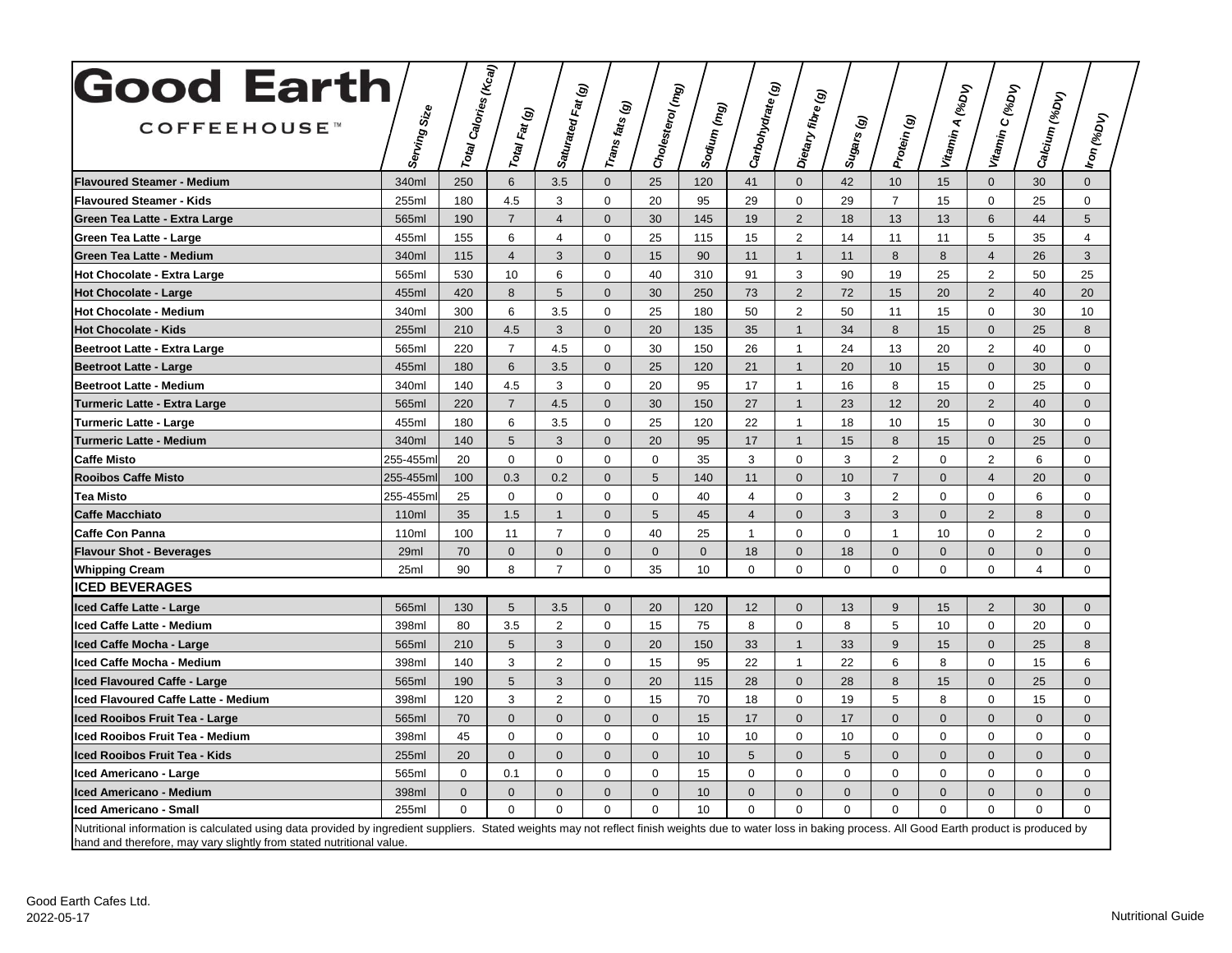| <b>Good Earth</b>                                                                                                                                                                                                                                                                   |              |                                                     |                |                                         |                                    |                  |              |                  |                   |                                                                                                                   |                |                 |                 |                |                |
|-------------------------------------------------------------------------------------------------------------------------------------------------------------------------------------------------------------------------------------------------------------------------------------|--------------|-----------------------------------------------------|----------------|-----------------------------------------|------------------------------------|------------------|--------------|------------------|-------------------|-------------------------------------------------------------------------------------------------------------------|----------------|-----------------|-----------------|----------------|----------------|
| <b>COFFEEHOUSE</b> <sup>*</sup>                                                                                                                                                                                                                                                     | Serving Size | $\left  r_{0tq_l} c_{alor_{l\bar e s} }$ (Kca $y$ ) | Total Fat (g)  | Saturated Fat (g)<br>Carturated Fat (g) | $\vert r_{\rm ans \, \it fats}(g)$ | Cholesterol (mg) | Sodium (mg)  | Carbohydrate (g) | Dietary fibre (g) | $\left {\rm S}_{\mathsf{U} {\mathsf{g}}{\mathsf{a}}{\mathsf{r}}{\mathsf{s}}}\left({\boldsymbol{g}}\right)\right $ | Protein (g)    | Vitamin A (%DV) | Vitamin C (%DV) | Calcium (%DV)  | Iron (%DV)     |
| Iced Black Tea - Large                                                                                                                                                                                                                                                              | 565ml        | $\Omega$                                            | $\Omega$       | $\mathbf 0$                             | $\mathbf 0$                        | $\mathbf 0$      | 10           | $\mathbf{1}$     | $\mathbf 0$       | $\mathbf 0$                                                                                                       | $\mathbf 0$    | $\mathbf{0}$    | $\mathbf 0$     | $\Omega$       | $\mathbf 0$    |
| Iced Black Tea - Medium                                                                                                                                                                                                                                                             | 398ml        | $\Omega$                                            | $\Omega$       | $\mathbf{0}$                            | $\mathbf{0}$                       | $\mathbf{0}$     | 10           | $\mathbf{1}$     | $\Omega$          | $\mathbf{0}$                                                                                                      | $\Omega$       | $\overline{0}$  | $\Omega$        | $\mathbf{0}$   | $\overline{0}$ |
| Iced Black Tea - Small                                                                                                                                                                                                                                                              | 255ml        | $\Omega$                                            | $\mathbf 0$    | $\mathbf 0$                             | $\mathbf 0$                        | $\mathbf 0$      | 5            | $\mathbf{1}$     | $\mathbf{0}$      | $\mathbf 0$                                                                                                       | $\mathbf 0$    | $\mathbf{0}$    | 0               | $\mathbf 0$    | 0              |
| Italian Soda - Large                                                                                                                                                                                                                                                                | 565ml        | 80                                                  | $\Omega$       | $\Omega$                                | $\Omega$                           | $\Omega$         | 10           | 22               | $\Omega$          | 22                                                                                                                | $\Omega$       | $\Omega$        | $\Omega$        | $\overline{4}$ | $\Omega$       |
| Italian Soda - Medium                                                                                                                                                                                                                                                               | 398ml        | 60                                                  | $\Omega$       | $\Omega$                                | $\Omega$                           | $\Omega$         | 5            | 17               | $\Omega$          | 17                                                                                                                | $\Omega$       | $\Omega$        | $\Omega$        | 2              | $\Omega$       |
| Italian Soda - Kids                                                                                                                                                                                                                                                                 | 255ml        | 45                                                  | $\Omega$       | $\Omega$                                | $\Omega$                           | $\Omega$         | $\mathbf{0}$ | 12               | $\Omega$          | 12                                                                                                                | $\Omega$       | $\Omega$        | $\Omega$        | 2              | $\Omega$       |
| Real Iced Coffee - Large                                                                                                                                                                                                                                                            | 565ml        | 90                                                  | 0.5            | 0.3                                     | $\Omega$                           | $\mathbf 0$      | 55           | 22               | $\Omega$          | 22                                                                                                                | $\mathbf 0$    | 2               | 2               | 2              | $\overline{4}$ |
| <b>Real Iced Coffee - Medium</b>                                                                                                                                                                                                                                                    | 395ml        | 70                                                  | 0.5            | 0.2                                     | $\Omega$                           | $\Omega$         | 40           | 16               | $\Omega$          | 16                                                                                                                | $\Omega$       | $\Omega$        | $\Omega$        | $\Omega$       | $\overline{2}$ |
| Real Iced Coffee With Milk - Large                                                                                                                                                                                                                                                  | 565ml        | 155                                                 | 6              | $\overline{4}$                          | $\Omega$                           | 20               | 90           | 23               | $\Omega$          | 23                                                                                                                | 2              | 8               | $\mathbf{1}$    | 9              | $\overline{2}$ |
| <b>Real Iced Coffee With Milk - Medium</b>                                                                                                                                                                                                                                          | 395ml        | 130                                                 | 6              | $\overline{4}$                          | $\mathbf{0}$                       | 20               | 70           | 16               | $\mathbf{0}$      | 16                                                                                                                | $\overline{2}$ | 8               | $\mathbf{1}$    | 8              | $\overline{2}$ |
| Iced Chai - Large                                                                                                                                                                                                                                                                   | 565ml        | 170                                                 | 2.5            | 1.5                                     | $\mathbf 0$                        | 10               | 115          | 36               | $\mathbf 0$       | 28                                                                                                                | $\overline{4}$ | 8               | 0               | 15             | 6              |
| Iced Chai - Medium                                                                                                                                                                                                                                                                  | 395ml        | 110                                                 | 1.5            | $\mathbf{1}$                            | $\mathbf{0}$                       | 5                | 70           | 23               | $\mathbf{0}$      | 18                                                                                                                | 2              | $\overline{4}$  | $\Omega$        | 8              | $\overline{4}$ |
| <b>Crafted Cold Brew - Large</b>                                                                                                                                                                                                                                                    | 565ml        | 0                                                   | 0.1            | $\mathbf 0$                             | $\mathbf 0$                        | $\mathbf 0$      | 10           | $\mathbf 0$      | $\mathbf 0$       | $\mathbf 0$                                                                                                       | 1              | $\mathbf 0$     | $\mathbf 0$     | $\mathbf 0$    | 0              |
| <b>Crafted Cold Brew - Medium</b>                                                                                                                                                                                                                                                   | 395ml        | $\Omega$                                            | 0.1            | $\Omega$                                | $\Omega$                           | $\Omega$         | 5            | $\Omega$         | $\Omega$          | $\Omega$                                                                                                          | $\Omega$       | $\overline{0}$  | $\Omega$        | $\Omega$       | $\Omega$       |
| <b>SUMMER FEATURES</b>                                                                                                                                                                                                                                                              |              |                                                     |                |                                         |                                    |                  |              |                  |                   |                                                                                                                   |                |                 |                 |                |                |
| Passion Fruit Tea Lemonade - Large                                                                                                                                                                                                                                                  | 565ml        | 130                                                 | $\mathbf{0}$   | $\mathbf{0}$                            | $\mathbf{0}$                       | $\mathbf{0}$     | 5            | 35               | $\mathbf{0}$      | 32                                                                                                                | $\Omega$       | $\mathbf{0}$    | 18              | $\overline{1}$ | $\overline{2}$ |
| Passion Fruit Tea Lemonade - Medium                                                                                                                                                                                                                                                 | 398ml        | 80                                                  | $\mathbf 0$    | $\mathbf 0$                             | 0                                  | 0                | $\mathbf 0$  | 20               | $\mathbf 0$       | 19                                                                                                                | $\Omega$       | $\mathbf 0$     | 14              | $\overline{1}$ | $\overline{1}$ |
| Mango Passion Acqua Fresca - Large                                                                                                                                                                                                                                                  | 565ml        | 195                                                 | $\mathbf{0}$   | $\mathbf 0$                             | $\mathbf{0}$                       | $\mathbf{0}$     | $\mathbf{0}$ | 50               | $\mathbf{0}$      | 47                                                                                                                | $\Omega$       | 25              | 28              | $\overline{1}$ | $\overline{0}$ |
| Mango Passion Acqua Fresca - Medium                                                                                                                                                                                                                                                 | 398ml        | 120                                                 | $\mathbf{0}$   | $\mathbf 0$                             | 0                                  | $\mathbf 0$      | $\mathbf 0$  | 31               | $\mathbf 0$       | 28                                                                                                                | $\mathbf 0$    | 17              | 20              | $\Omega$       | 0              |
| <b>Black Tea Lemonade - Large</b>                                                                                                                                                                                                                                                   | 565ml        | 50                                                  | $\overline{0}$ | $\mathbf{0}$                            | $\mathbf{0}$                       | $\overline{0}$   | 15           | 13               | $\mathbf{1}$      | 10 <sup>1</sup>                                                                                                   | $\Omega$       | $\overline{0}$  | 28              | $\overline{1}$ | $\mathbf{1}$   |
| <b>Black Tea Lemonade - Medium</b>                                                                                                                                                                                                                                                  | 398ml        | 25                                                  | $\mathbf{0}$   | $\mathbf 0$                             | $\mathbf 0$                        | $\mathbf 0$      | 10           | $\overline{7}$   | $\mathbf 0$       | 5                                                                                                                 | $\mathbf 0$    | $\mathbf 0$     | 19              | $\mathbf{1}$   | $\mathbf{1}$   |
| Crème Brule Cold Brew - Large                                                                                                                                                                                                                                                       | 565ml        | 185                                                 | 6              | $\overline{4}$                          | $\Omega$                           | 20               | 80           | 31               | $\Omega$          | 31                                                                                                                | 2              | 8               | $\mathbf{1}$    | 8              | $\overline{2}$ |
| Crème Brule Cold Brew - Medium                                                                                                                                                                                                                                                      | 398ml        | 150                                                 | 6              | $\overline{4}$                          | $\Omega$                           | 20               | 60           | 22               | $\Omega$          | 22                                                                                                                | $\overline{2}$ | 8               | $\Omega$        | 8              | $\mathbf{1}$   |
| <b>Crafted Cold Brew - Large</b>                                                                                                                                                                                                                                                    | 565ml        | $\Omega$                                            | 0.1            | $\mathbf{0}$                            | $\Omega$                           | $\mathbf{0}$     | 10           | $\Omega$         | $\mathbf{0}$      | $\mathbf{0}$                                                                                                      | $\overline{1}$ | $\mathbf{0}$    | $\mathbf{0}$    | $\Omega$       | $\overline{0}$ |
| <b>Crafted Cold Brew - Medium</b>                                                                                                                                                                                                                                                   | 395ml        | $\Omega$                                            | 0.1            | $\Omega$                                | $\Omega$                           | $\mathbf{0}$     | 5            | $\Omega$         | $\mathbf 0$       | $\mathbf 0$                                                                                                       | $\Omega$       | $\mathbf{0}$    | $\Omega$        | $\Omega$       | $\mathbf 0$    |
|                                                                                                                                                                                                                                                                                     |              |                                                     |                |                                         |                                    |                  |              |                  |                   |                                                                                                                   |                |                 |                 |                |                |
| Nutritional information is calculated using data provided by ingredient suppliers. Stated weights may not reflect finish weights due to water loss in baking process. All Good Earth product is produced by<br>hand and therefore, may vary slightly from stated nutritional value. |              |                                                     |                |                                         |                                    |                  |              |                  |                   |                                                                                                                   |                |                 |                 |                |                |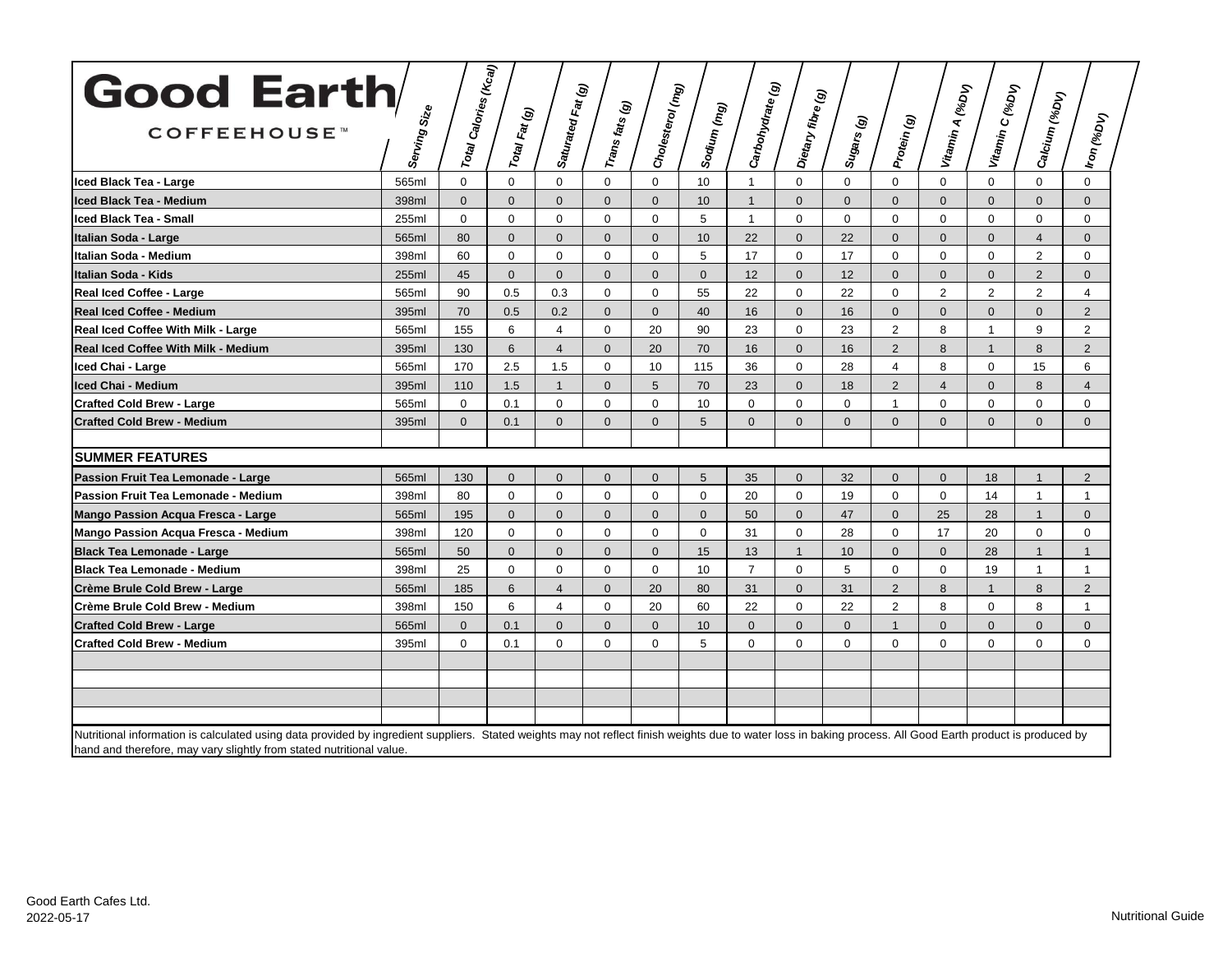| <b>Good Earth</b>                                                                                                                                                                                           |              | $\left   r_{0t a l} \right  _{\text{Caloris}\,(\mathcal{K}_{\text{Cal}})}$ |                | Saturated Fat (g)<br>Carturated Fat (g) |                              | Cholesterol (mg) |             | Carbohydrate (g) |                   |                       |                | Vitamin A (%D <sub>V)</sub> | Vitamin C (%D <sub>V)</sub> |                |                       |
|-------------------------------------------------------------------------------------------------------------------------------------------------------------------------------------------------------------|--------------|----------------------------------------------------------------------------|----------------|-----------------------------------------|------------------------------|------------------|-------------|------------------|-------------------|-----------------------|----------------|-----------------------------|-----------------------------|----------------|-----------------------|
| COFFEEHOUSE <sup>W</sup>                                                                                                                                                                                    | Serving Size |                                                                            | Total Fat (g)  |                                         | $ r_{\sf ans}_{\sf fast}(g)$ |                  | Sodium (mg) |                  | Dietary fibre (g) | Sugars <sub>(g)</sub> | Protein (g)    |                             |                             | Calcium (%Dv)  | Iron <sub>(%DV)</sub> |
| <b>FRAPPES</b>                                                                                                                                                                                              |              |                                                                            |                |                                         |                              |                  |             |                  |                   |                       |                |                             |                             |                |                       |
| Vanilla Cream Frappe - Large                                                                                                                                                                                | 565ml        | 330                                                                        | $\overline{7}$ | 4.5                                     | $\mathbf 0$                  | 30               | 290         | 62               | $\mathbf{0}$      | 59                    | 3              | $\mathbf{0}$                | $\mathbf 0$                 | 10             | 0                     |
| Vanilla Cream Latte - Medium                                                                                                                                                                                | 395ml        | 220                                                                        | 5              | 3                                       | 0                            | 20               | 200         | 41               | $\mathbf 0$       | 39                    | $\overline{2}$ | $\mathbf 0$                 | $\mathbf 0$                 | 8              | 0                     |
| Fruit Cream Frappe - Large                                                                                                                                                                                  | 565ml        | 270                                                                        | $\overline{7}$ | 4.5                                     | $\mathbf{0}$                 | 30               | 290         | 46               | $\mathbf{0}$      | 43                    | 3              | $\Omega$                    | $\mathbf{0}$                | 10             | $\overline{0}$        |
| Fruit Cream Frappe - Medium                                                                                                                                                                                 | 395ml        | 180                                                                        | 5              | 3                                       | $\mathbf 0$                  | 20               | 200         | 31               | $\mathbf 0$       | 29                    | $\overline{2}$ | $\mathbf 0$                 | $\mathbf 0$                 | 8              | 0                     |
| <b>Frappe Latte - Large</b>                                                                                                                                                                                 | 565ml        | 230                                                                        | $\overline{7}$ | 4.5                                     | $\overline{0}$               | 30               | 290         | 38               | $\Omega$          | 35                    | 3              | $\mathbf{0}$                | $\mathbf{0}$                | 10             | $\overline{0}$        |
| <b>Frappe Latte - Medium</b>                                                                                                                                                                                | 395ml        | 160                                                                        | 5              | 3                                       | $\mathbf 0$                  | 20               | 200         | 26               | $\mathbf 0$       | 24                    | $\overline{2}$ | $\Omega$                    | $\mathbf 0$                 | 8              | $\mathbf 0$           |
| Frappe Mocha - Large                                                                                                                                                                                        | 565ml        | 340                                                                        | $\overline{7}$ | $\overline{4}$                          | $\overline{0}$               | 30               | 320         | 65               | $\mathbf{1}$      | 61                    | $\overline{4}$ | $\mathbf{0}$                | $\mathbf{0}$                | 10             | 10                    |
| Frappe Mocha - Medium                                                                                                                                                                                       | 395ml        | 220                                                                        | 4.5            | 3                                       | $\mathbf 0$                  | 20               | 220         | 42               | $\mathbf 1$       | 39                    | 3              | $\Omega$                    | $\Omega$                    | 8              | 6                     |
|                                                                                                                                                                                                             |              |                                                                            |                |                                         |                              |                  |             |                  |                   |                       |                |                             |                             |                |                       |
| <b>SMOOTHIES</b>                                                                                                                                                                                            |              |                                                                            |                |                                         |                              |                  |             |                  |                   |                       |                |                             |                             |                |                       |
| Fresh Strawberry Oatmilk - Large                                                                                                                                                                            | 565ml        | 270                                                                        | $\mathbf{1}$   | $\mathbf{0}$                            | $\mathbf{0}$                 | $\Omega$         | 35          | 65               | 3                 | 58                    | 2              | 3                           | 74                          | 12             | 6                     |
| Fresh Strawberry Oatmilk - Medium                                                                                                                                                                           | 395ml        | 170                                                                        | $\mathbf{1}$   | $\mathbf 0$                             | $\mathbf 0$                  | $\mathbf 0$      | 20          | 40               | $\overline{2}$    | 36                    | $\mathbf{1}$   | $\overline{2}$              | 55                          | 8              | 4                     |
| Tangerine Dream - Large                                                                                                                                                                                     | 565ml        | 340                                                                        | $\overline{2}$ | $\overline{0}$                          | $\mathbf{0}$                 | $\mathbf{0}$     | 50          | 73               | 3                 | 62                    | $\overline{4}$ | 10                          | 104                         | 22             | $\overline{2}$        |
| Tangerine Dream - Medium                                                                                                                                                                                    | 395ml        | 205                                                                        | $\mathbf{1}$   | $\mathbf 0$                             | 0                            | $\mathbf 0$      | 30          | 44               | $\overline{2}$    | 38                    | 3              | 6                           | 63                          | 13             | $\mathbf{1}$          |
| <b>Mango Oatmilk - Large</b>                                                                                                                                                                                | 565ml        | 260                                                                        | $\mathbf{1}$   | $\mathbf{0}$                            | $\mathbf 0$                  | $\mathbf{0}$     | 35          | 64               | $\overline{1}$    | 53                    | 2              | 96                          | 41                          | 10             | $\mathbf{1}$          |
| Mango Oatmilk - Medium                                                                                                                                                                                      | 395ml        | 160                                                                        | $\mathbf{1}$   | $\mathbf 0$                             | 0                            | $\mathbf 0$      | 20          | 39               | $\mathbf 0$       | 33                    | $\mathbf{1}$   | 59                          | 25                          | $\overline{7}$ | 1                     |
| <b>Strawberry Banana - Large</b>                                                                                                                                                                            | 565ml        | 280                                                                        | $\Omega$       | $\mathbf{0}$                            | $\mathbf{0}$                 | $\Omega$         | 5           | 72               | 5                 | 58                    | $\mathbf{1}$   | 2                           | 54                          | $\overline{1}$ | 5                     |
| Strawberry Banana - Medium                                                                                                                                                                                  | 395ml        | 190                                                                        | $\Omega$       | $\mathbf 0$                             | 0                            | $\Omega$         | 5           | 49               | $\overline{4}$    | 36                    | $\mathbf{1}$   | 2                           | 36                          | 1              | 3                     |
| <b>Citrus Sunshine - Large</b>                                                                                                                                                                              | 565ml        | 265                                                                        | $\mathbf{0}$   | $\mathbf{0}$                            | $\overline{0}$               | $\mathbf{0}$     | $\Omega$    | 60               | 2                 | 57                    | 2              | $\overline{4}$              | 94                          | 5              | $\overline{0}$        |
| Citrus Sunshine - Medium                                                                                                                                                                                    | 395ml        | 165                                                                        | $\mathbf 0$    | $\mathbf 0$                             | 0                            | $\mathbf 0$      | $\mathbf 0$ | 37               | $\overline{1}$    | 35                    | $\mathbf{1}$   | 2                           | 58                          | 3              | 0                     |
| Protein                                                                                                                                                                                                     | 26g          | 100                                                                        | $\mathbf{1}$   | $\mathbf{0}$                            | $\mathbf{0}$                 | $\mathbf{0}$     | 260         | $\mathbf 0$      | $\overline{0}$    | $\mathbf{0}$          | 22             | 20                          | 100                         | $\overline{2}$ | 15                    |
| Leafy Greens                                                                                                                                                                                                | 4g           | 10                                                                         | $\mathbf 0$    | $\mathbf 0$                             | 0                            | $\mathbf 0$      | 30          | $\overline{2}$   | $\Omega$          | 0                     | $\mathbf{1}$   | 100                         | 20                          | 4              | 6                     |
|                                                                                                                                                                                                             |              |                                                                            |                |                                         |                              |                  |             |                  |                   |                       |                |                             |                             |                |                       |
|                                                                                                                                                                                                             |              |                                                                            |                |                                         |                              |                  |             |                  |                   |                       |                |                             |                             |                |                       |
| Nutritional information is calculated using data provided by ingredient suppliers. Stated weights may not reflect finish weights due to water loss in baking process. All Good Earth product is produced by |              |                                                                            |                |                                         |                              |                  |             |                  |                   |                       |                |                             |                             |                |                       |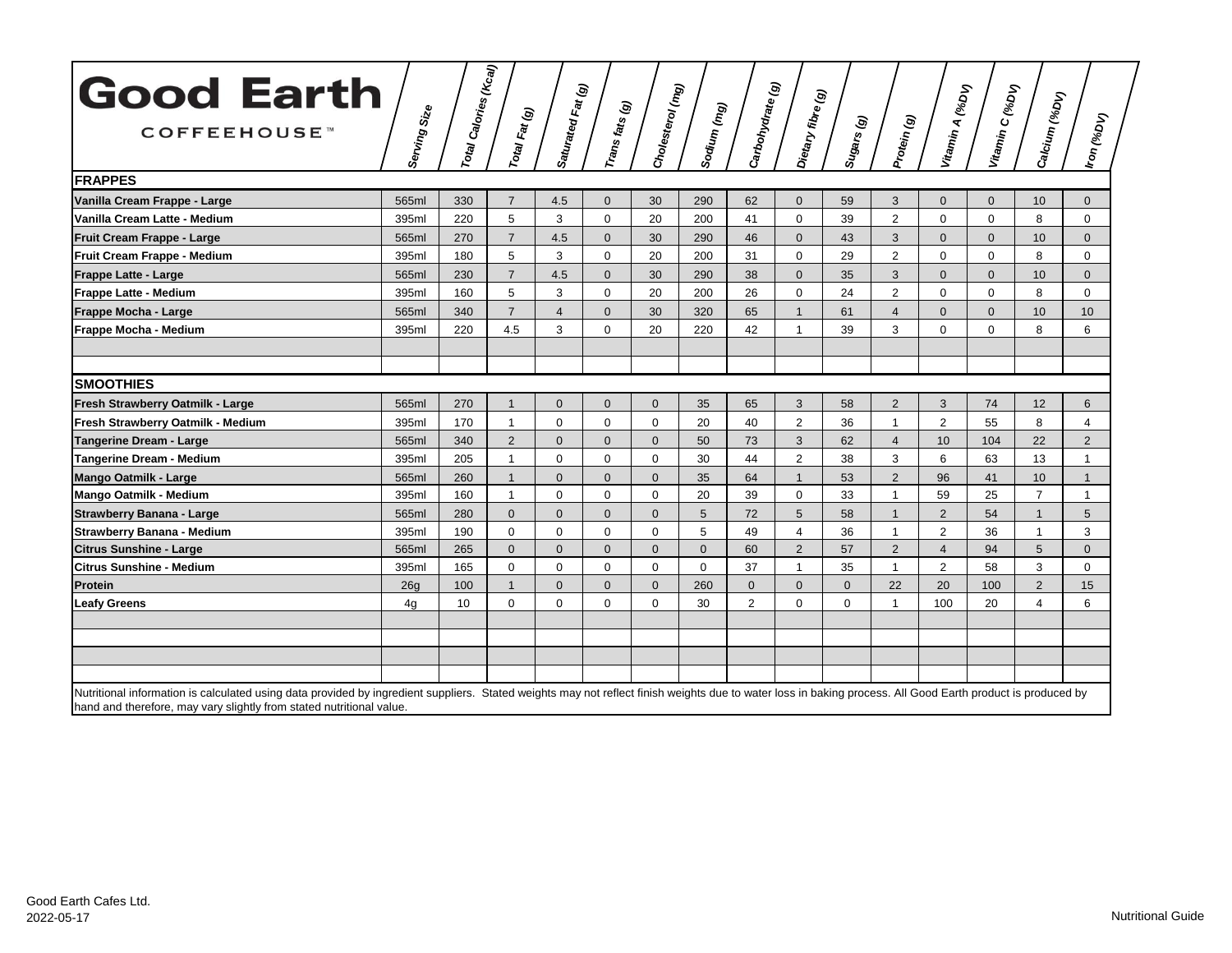| <b>Good Earth</b>                                                                                                                                                                                           |                  | $\left   r_{0t\!} \right  $ Calories (Kcal) |               |                   |                               |                  |             |                  |                   |                                                         |                |                             |                 |                         |                       |
|-------------------------------------------------------------------------------------------------------------------------------------------------------------------------------------------------------------|------------------|---------------------------------------------|---------------|-------------------|-------------------------------|------------------|-------------|------------------|-------------------|---------------------------------------------------------|----------------|-----------------------------|-----------------|-------------------------|-----------------------|
| COFFEEHOUSE <sup>™</sup>                                                                                                                                                                                    | Serving Size     |                                             | Total Fat (g) | Saturated Fat (g) | $ r_{\sf ans}_{\sf fasts}(g)$ | Cholesterol (mg) | Sodium (mg) | Carbohydrate (g) | Dietary Fibre (g) | $s_{\textit{U}g\textit{a}_{\textit{rs}}\left(g\right)}$ | Protein (g)    | Vitamin A (%D <sub>V)</sub> | Vitamin C (%DV) | Calcium (%Dv)           | Iron <sub>(%DV)</sub> |
| <b>BREAKFAST OPTIONS</b>                                                                                                                                                                                    |                  |                                             |               |                   |                               |                  |             |                  |                   |                                                         |                |                             |                 |                         |                       |
| <b>Multigrain Toast (1 slice)</b>                                                                                                                                                                           | 35g              | 84                                          | $\mathbf{1}$  | 0.1               | $\overline{0}$                | $\mathbf{0}$     | 130         | 15               | $\mathbf{1}$      | $\mathbf{0}$                                            | 3              | $\mathbf 0$                 | $\mathbf{0}$    | $\mathbf{0}$            | $\overline{7}$        |
| <b>Fresh Fruit Salad</b>                                                                                                                                                                                    | 200 <sub>g</sub> | 80                                          | 0.4           | $\mathbf 0$       | $\mathbf 0$                   | $\mathbf 0$      | 20          | 21               | $\overline{2}$    | 17                                                      | $\mathbf{1}$   | 8                           | 90              | $\overline{2}$          | $\overline{4}$        |
| Build Your Own Yogurt Cup (toppings not included)                                                                                                                                                           | 110 <sub>g</sub> | 70                                          | 1.5           | 0.5               | $\Omega$                      | 5                | 80          | 9                | $\Omega$          | $\overline{4}$                                          | $\overline{4}$ | $\Omega$                    | $\mathbf{0}$    | 10                      | $\overline{0}$        |
| Slow-Cooked Steel Cut Oatmeal (toppings not included)                                                                                                                                                       | 227g             | 140                                         | 2             | $\mathbf 0$       | $\mathbf 0$                   | $\Omega$         | 55          | 27               | 3                 | 3                                                       | $\overline{4}$ | $\Omega$                    | $\Omega$        | $\overline{2}$          | 6                     |
| <b>Fresh Fruit Salad Topping</b>                                                                                                                                                                            | 84 <sub>a</sub>  | 35                                          | $\mathbf{0}$  | $\mathbf{0}$      | $\mathbf{0}$                  | $\mathbf{0}$     | 10          | 9                | $\mathbf{1}$      | $\overline{7}$                                          | $\mathbf{1}$   | 8                           | 40              | $\overline{2}$          | $\overline{2}$        |
| <b>Roasted Veggie Breakfast Bowl</b>                                                                                                                                                                        | 212q             | 390                                         | 21            | 6                 | 0.1                           | 390              | 770         | 30               | 3                 | $\overline{2}$                                          | 21             | 20                          | 35              | 20                      | 30                    |
| <b>Morning Scramble Breakfast Bowl</b>                                                                                                                                                                      | 195g             | 410                                         | 22            | 8                 | 0.2                           | 385              | 770         | 31               | 3                 | $\overline{2}$                                          | 22             | 50                          | 32              | 23                      | 22                    |
| <b>Fiesta Breakfast Burrito</b>                                                                                                                                                                             | 227q             | 405                                         | 15            | 5                 | 0.1                           | 125              | 830         | 41               | 3                 | 5                                                       | 17             | 30                          | 19              | 32                      | 17                    |
| Ham & Cheddar Breakfast Bake                                                                                                                                                                                | 150q             | 260                                         | 17            | $\overline{7}$    | 0.1                           | 475              | 550         | 3                | $\Omega$          | $\overline{2}$                                          | 21             | 23                          | 3               | 21                      | 13                    |
| Breakfast Panini, Vegetarian                                                                                                                                                                                | 171q             | 260                                         | 12            | $\overline{5}$    | 0.1                           | 185              | 480         | 23               | $\mathbf{1}$      | $\overline{4}$                                          | 12             | 10                          | 6               | 26                      | 14                    |
| <b>Bacon Breakfast Panini</b>                                                                                                                                                                               | 178g             | 300                                         | 15            | 6                 | 0.1                           | 190              | 570         | 23               | $\mathbf{1}$      | $\overline{4}$                                          | 14             | 11                          | 6               | 26                      | 14                    |
| Ham & Cheddar Egg Croissant                                                                                                                                                                                 | 252g             | 620                                         | 39            | 19                | 0.2                           | 540              | 1100        | 33               | $\mathbf{1}$      | $\overline{7}$                                          | 32             | 27                          | 8               | 31                      | 24                    |
| <b>FRESH BAKED GOODS</b>                                                                                                                                                                                    |                  |                                             |               |                   |                               |                  |             |                  |                   |                                                         |                |                             |                 |                         |                       |
| <b>Cinnamon Roll</b>                                                                                                                                                                                        | 150q             | 440                                         | 11            | 3                 | $\Omega$                      | 20               | 400         | 82               | 3                 | 38                                                      | $\overline{7}$ | 6                           | 20              | $\overline{2}$          | 15                    |
| Very Berry Bran Muffin                                                                                                                                                                                      | 115g             | 380                                         | 22            | $\overline{2}$    | 0.1                           | 75               | 340         | 40               | 6                 | 18                                                      | $\overline{7}$ | $\overline{2}$              | 2               | $\overline{\mathbf{4}}$ | 15                    |
| <b>Pumpkin Spice Muffin</b>                                                                                                                                                                                 | 118g             | 420                                         | 22            | 1.5               | $\overline{0}$                | $\mathbf{0}$     | 410         | 52               | 6                 | 26                                                      | 5              | $\mathbf 0$                 | 2               | $\overline{2}$          | 10                    |
| <b>Orange Poppyseed Muffin</b>                                                                                                                                                                              | 115g             | 440                                         | 26            | 2.5               | 0.2                           | 85               | 410         | 45               | 5                 | 21                                                      | 8              | $\overline{2}$              | 15              | 6                       | 15                    |
| <b>Coffee &amp; Walnut Muffin</b>                                                                                                                                                                           | 124g             | 470                                         | 23            | $\overline{2}$    | $\overline{0}$                | $\mathbf{0}$     | 480         | 60               | $\overline{2}$    | 31                                                      | 5              | $\mathbf 0$                 | $\mathbf{0}$    | 3                       | 15                    |
| <b>Coconut Beetroot Muffin</b>                                                                                                                                                                              | 126g             | 440                                         | 21            | 6                 | $\mathbf 0$                   | $\mathbf 0$      | 460         | 60               | $\overline{2}$    | 34                                                      | 3              | $\mathbf 0$                 | $\mathbf 0$     | $\overline{2}$          | 13                    |
| <b>Black Forest Muffin</b>                                                                                                                                                                                  | 134g             | 390                                         | 17            | 2                 | $\mathbf{0}$                  | $\mathbf{0}$     | 430         | 59               | $\overline{4}$    | 30                                                      | $\overline{4}$ | $\mathbf{0}$                | $\mathbf{1}$    | 3                       | 17                    |
| <b>Caramel Apple Muffin</b>                                                                                                                                                                                 | 127q             | 440                                         | 26            | $\overline{2}$    | $\mathbf 0$                   | $\mathbf 0$      | 400         | 46               | 5                 | 23                                                      | $\overline{7}$ | $\overline{2}$              | $\overline{2}$  | $\overline{\mathbf{4}}$ | 11                    |
| <b>Berry White Chocolate Scone</b>                                                                                                                                                                          | 115g             | 330                                         | 11            | 3                 | $\overline{0}$                | 50               | 580         | 52               | $\overline{2}$    | 20                                                      | 8              | $\overline{2}$              | $\overline{4}$  | 15                      | 15                    |
| <b>Broccoli Cheese Scone</b>                                                                                                                                                                                | 115g             | 300                                         | 11            | $\overline{4}$    | 0.1                           | 55               | 670         | 39               | $\overline{2}$    | $\overline{7}$                                          | 11             | 6                           | 25              | 20                      | 15                    |
| <b>Mediterranean Scone</b>                                                                                                                                                                                  | 115q             | 300                                         | 12            | 3                 | 0.1                           | 55               | 760         | 39               | $\overline{2}$    | $\overline{7}$                                          | 9              | 6                           | $\overline{4}$  | 15                      | 15                    |
| <b>Strawberry Coconut Scone</b>                                                                                                                                                                             | 129q             | 380                                         | 13            | $\overline{7}$    | $\Omega$                      | 55               | 580         | 51               | $\overline{2}$    | 20                                                      | $\overline{7}$ | $\overline{2}$              | 24              | 13                      | 13                    |
| <b>Traditional Butter Croissant</b>                                                                                                                                                                         | 68q              | 280                                         | 15            | 9                 | $\Omega$                      | 45               | 320         | 29               | $\mathbf{1}$      | 5                                                       | 6              | $\Omega$                    | $\overline{4}$  | $\overline{2}$          | 10 <sup>1</sup>       |
| <b>Chocolate Danish Twist</b>                                                                                                                                                                               | 100q             | 340                                         | 18            | 11                | $\mathbf 0$                   | 70               | 290         | 40               | $\mathbf 1$       | 15                                                      | $\overline{7}$ | 15                          | $\mathbf 0$     | $\overline{4}$          | $\overline{4}$        |
| <b>Cheddar Cheese Twist</b>                                                                                                                                                                                 | 115g             | 260                                         | 9             | 6                 | 0.3                           | 30               | 380         | 38               |                   | 6                                                       | 10             | 15                          | 10              | 10                      | 15                    |
| Nutritional information is calculated using data provided by ingredient suppliers. Stated weights may not reflect finish weights due to water loss in baking process. All Good Earth product is produced by |                  |                                             |               |                   |                               |                  |             |                  |                   |                                                         |                |                             |                 |                         |                       |

hand and therefore, may vary slightly from stated nutritional value.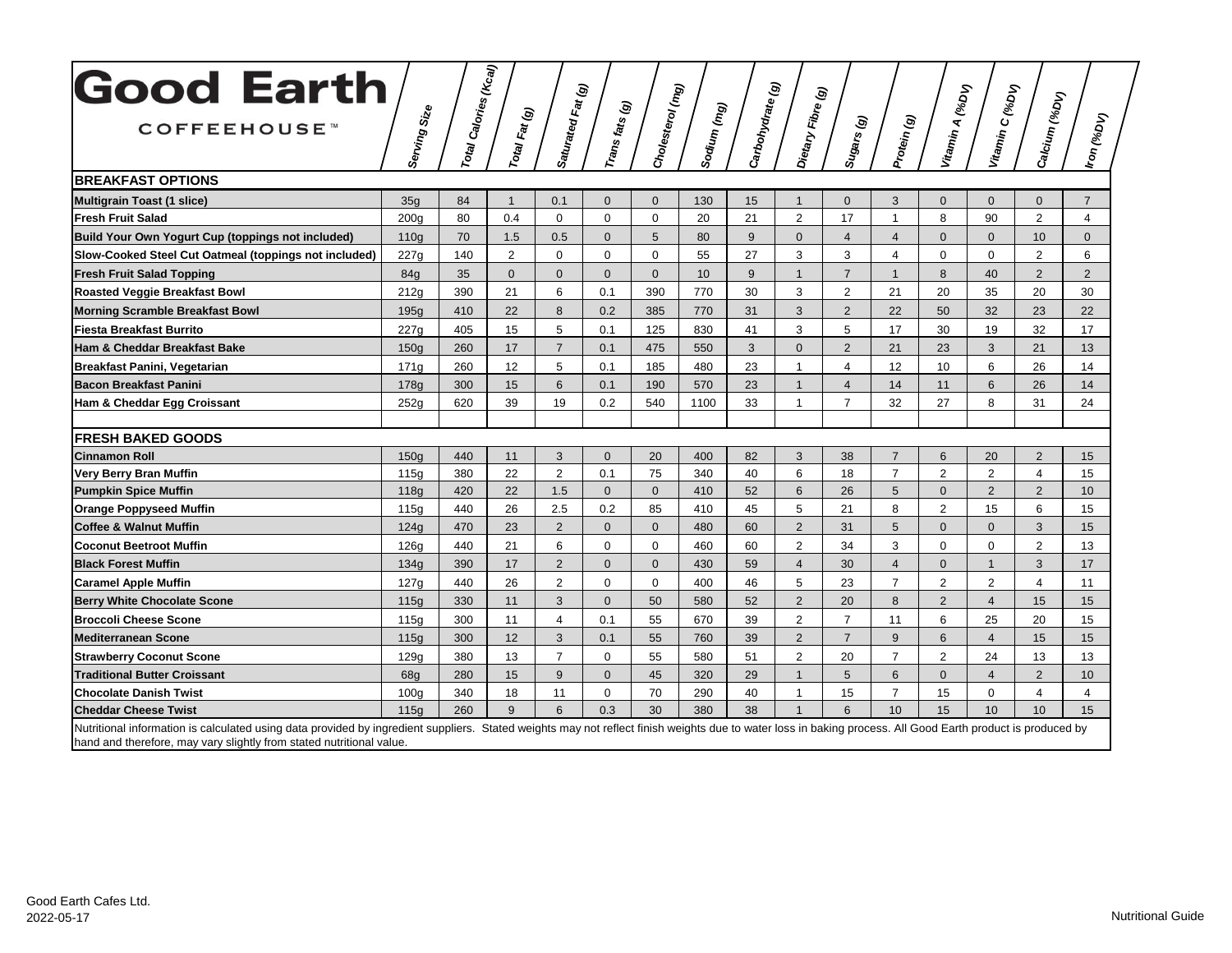| <b>Good Earth</b><br>COFFEEHOUSE <sup>™</sup><br><b>SWEET TREATS</b>                                                                                                                                                                                                                | Serving Size    | l Calories (Kcal)<br>Total | Total Fat (g)  | <br> Saturated Fat (g) | <br><sup> </sup> T <sup>ra</sup> ns fats (g) | Cholesterol (mg) | Soalium (mg)<br> | Carbohydrate (g) | Dietary fibre (g) | Sugars (g)   | Protein (g)      | Vitamin A (%D <sub>V)</sub> | Vitamin c (%D <sub>V)</sub> | Calcium (%Dv)             | Iron <sub>(%DV)</sub> |
|-------------------------------------------------------------------------------------------------------------------------------------------------------------------------------------------------------------------------------------------------------------------------------------|-----------------|----------------------------|----------------|------------------------|----------------------------------------------|------------------|------------------|------------------|-------------------|--------------|------------------|-----------------------------|-----------------------------|---------------------------|-----------------------|
| Traditional Macaroon (pack of 2)                                                                                                                                                                                                                                                    | 60q             | 240                        | 14             | 12                     | $\Omega$                                     | $\Omega$         | 8                | 28               | $\Delta$          | 16           | 2                | $\Omega$                    | $\Omega$                    | $\mathbf{0}$              | $\overline{4}$        |
| Chocolate Macaroon (pack of 2)                                                                                                                                                                                                                                                      | 60a             | 240                        | 14             | 12                     | 0                                            | $\Omega$         | 8                | 28               |                   | 16           | $\boldsymbol{4}$ | $\Omega$                    | $\Omega$                    | $\Omega$                  | 16                    |
| <b>Date Squares</b>                                                                                                                                                                                                                                                                 | 130q            | 480                        | 20             | 10                     | $\Omega$                                     | 25               | 350              | 71               | 2                 | 17           | 5                | $\Omega$                    | $\Omega$                    | 2                         | 10 <sup>1</sup>       |
| <b>Praline Brownie</b>                                                                                                                                                                                                                                                              | 105q            | 430                        | 22             | 13                     | 0                                            | 120              | 260              | 56               |                   | 43           | 5                | 4                           | $\Omega$                    | $\boldsymbol{\varLambda}$ | 10                    |
| <b>Banana Chocolate Chip Loaf</b>                                                                                                                                                                                                                                                   | 132q            | 340                        | 12             | 5                      | $\Omega$                                     | 60               | 370              | 54               |                   | 30           | 5                | $\overline{2}$              | $\mathbf{0}$                | 13                        | 8                     |
| <b>Chocolate Zucchini Loaf</b>                                                                                                                                                                                                                                                      | 120a            | 360                        | 18             | 2                      | $\mathbf 0$                                  | 70               | 250              | 47               |                   | 29           | 6                | 5                           | 5                           | 10                        | 12                    |
| <b>Zingy Ginger Cookie</b>                                                                                                                                                                                                                                                          | 52q             | 200                        | 8              | 5                      | $\Omega$                                     | 35               | 320              | 31               |                   | 12           | 3                | $\Omega$                    | $\Omega$                    |                           | 10                    |
| <b>Chocolate Chipper Cookie</b>                                                                                                                                                                                                                                                     | 52g             | 220                        | 10             | 6                      | $\Omega$                                     | 40               | 220              | 31               | $\Omega$          | 18           | 3                | $\Omega$                    | $\Omega$                    | $\Omega$                  | 6                     |
| <b>Honey Lemon Squish</b>                                                                                                                                                                                                                                                           | 67q             | 280                        | 11             | $\overline{7}$         | 0.1                                          | 35               | 220              | 42               | $\Omega$          | 28           | 3                | $\overline{2}$              | $\mathbf{0}$                | $\overline{2}$            | 6                     |
| <b>BOWLS</b>                                                                                                                                                                                                                                                                        |                 |                            |                |                        |                                              |                  |                  |                  |                   |              |                  |                             |                             |                           |                       |
| <b>Ancient Grains &amp; Rainbow Veggie Bowl</b>                                                                                                                                                                                                                                     | 240q            | 270                        | 14             | 3                      | $\mathbf{0}$                                 | $\Omega$         | 380              | 31               | $\overline{4}$    | 13           | 8                | 114                         | 131                         | 8                         | 18                    |
| <b>Green Goddess Crunch Bowl</b>                                                                                                                                                                                                                                                    | 200q            | 390                        | 27             | 5                      | 0.3                                          | 20               | 340              | 31               |                   | 18           | 10               | 145                         | 122                         | 19                        | 11                    |
| <b>Super Grains &amp; Edamame Bowl</b>                                                                                                                                                                                                                                              | 205g            | 295                        | 14             | $\overline{1}$         | $\Omega$                                     | $\Omega$         | 70               | 36               |                   | 15           | 8                | 97                          | 107                         | 8                         | 17                    |
| <b>Tuscan Tuna Bowl</b>                                                                                                                                                                                                                                                             | 235q            | 220                        | 11             | $\overline{2}$         | $\Omega$                                     | 200              | 640              | 8                | 2                 | 3            | 22               | 89                          | 32                          | $\overline{7}$            | 17                    |
| <b>Add Hard Boiled Egg</b>                                                                                                                                                                                                                                                          | 50 <sub>a</sub> | 70                         | 5              |                        | $\Omega$                                     | 200              | 50               | $\Omega$         | $\Omega$          | $\mathbf{0}$ | $\overline{ }$   | $\overline{2}$              | $\mathbf{0}$                | 3                         | $\overline{7}$        |
| <b>Add Grilled Chicken Breast</b>                                                                                                                                                                                                                                                   | 60a             | 70                         | $\overline{2}$ |                        | $\Omega$                                     | 50               | 220              | $\overline{2}$   | $\Omega$          |              | 12               | $\Omega$                    | $\Omega$                    | $\Omega$                  | $\Omega$              |
| Nutritional information is calculated using data provided by ingredient suppliers. Stated weights may not reflect finish weights due to water loss in baking process. All Good Earth product is produced by<br>hand and therefore, may vary slightly from stated nutritional value. |                 |                            |                |                        |                                              |                  |                  |                  |                   |              |                  |                             |                             |                           |                       |